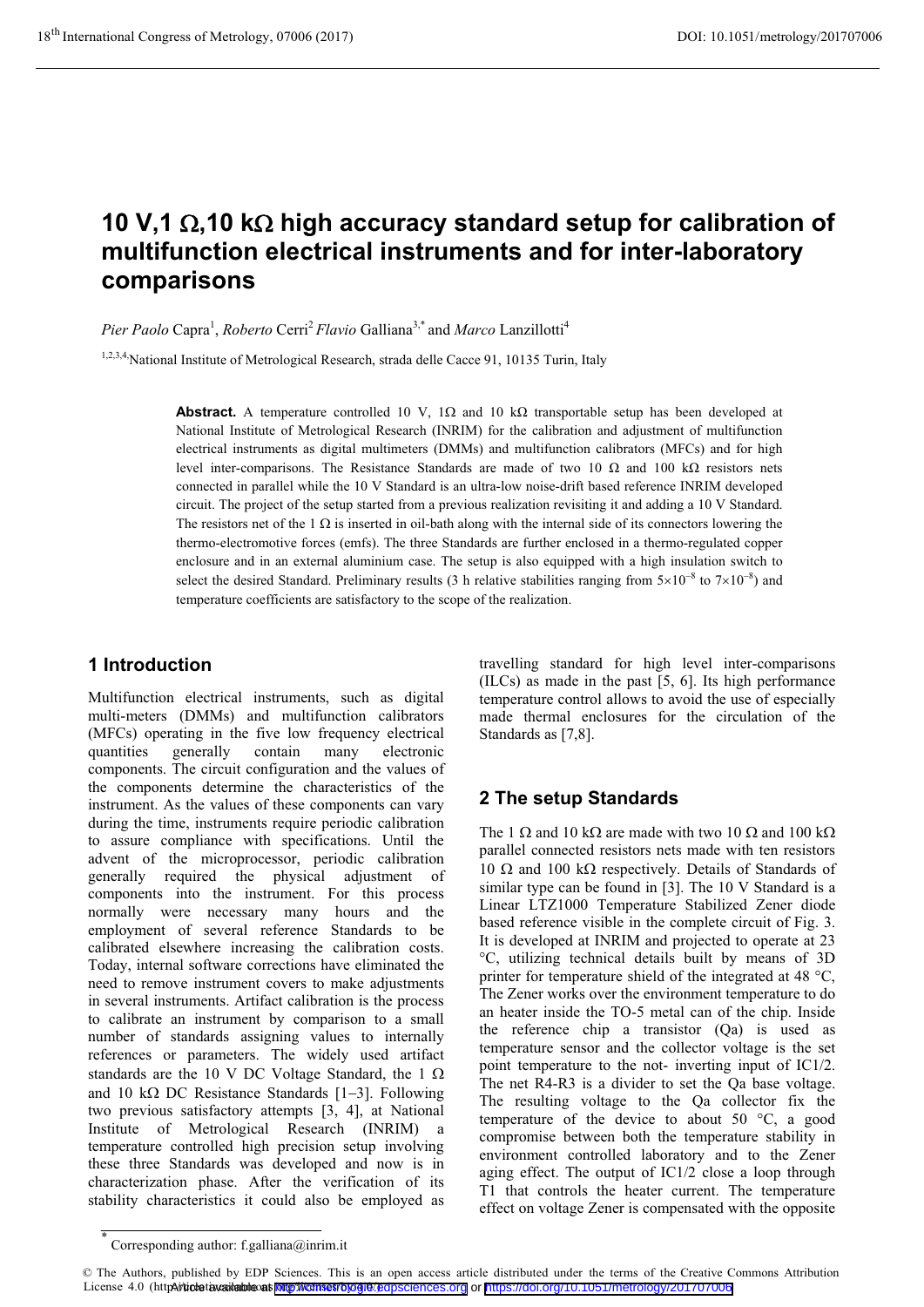effect of transistor Qb through the loop involving IC1/1. The Zener sense signal is amplified by IC2 in order to achieve an output voltage as close as possible to the nominal 10 V. The output transistor allows the circuit to sink a current of about 10 mA.

The LTZ1000 is mounted on the board shown in Fig. 2, developed following [9].



**Fig. 1**.– Electrical circuit of the Voltage Reference. The Heater is connected to the pins 1 and 2, while the Zener is connected to 3 and 4. Inside the chip there are also two transistors, the first to compensate the Zener temperature coefficient, the second act as a temperature sensor.



**Fig. 2.** Bottom view of the double sided pcb of the voltage reference. The tracks has been designed in a tree-wire configuration and the ground is connected in single point. The pads are golden to reduce emfs of the components connections.

The output voltage stability and the short term noise are compromised by thermal contact effects between the Zener pins and the board tracks and other effects related the temperature. The printed board has been designed with a set of solutions to minimize thermal effects. Copper tracks were golden and all welds were made with low emfs alloys. The area around the Zener doesn't contain electrical component so the LTZ1000 is closed inside a shield to minimize air flows effects. The ground lines are kept separate in order to reduce the cross-talk among the circuit stages. The net of the tracks has been designed in a three-wire configuration and the ground is connected in single point.

## The  $1 \Omega$  net is put inside the cylinder and immersed in silicone oil. The net is configured as a four terminal resistor whose connectors are visible in Fig. 3. The second net, to form a 10 k $\Omega$  resistor, is placed around the cylinder and not immersed in oil. On the right of Fig. 3 it is possible to see the 10 V reference container and, above, it, the switch is placed. The main board of the voltage reference is housed inside the copper box. It works at 23 °C while the Zener (LTZ1000 is maintained at 48°C with its internal heater system in order to increase the temperature stability). All the signals of the three standards are connected to a low noise and low emfs switch that is managed by an outside micro controller. The switch is based on a set of latching relays connected to the control circuit via electrolytic capacitors. The capacitors both allow the passage of impulse currents to relay excitation and maintaining coils a good isolation dc level. The box of standards and the switch are thermally connected to the rear panel of the shield with a 5 mm thick strip, maintained at a temperature close to 23 °C by means of a Peltier module and a PID controller. The Stability of the whole shield is 0.05 °C, evaluated inside an electrical laboratory operating at a temperature of  $23 \pm 0.5$  °C. The analogical signals output is a 4 pole Lemo connector inserted in a thermal collector visible in Fig. 4. The collector is thermally connected to the shield. This further temperature control minimizes the effects of emfs and performs a first step of temperature conditioning of the wires connected to the instruments. All the elements of the shield and the lemo are floating in order to define the guarding voltage through the instruments. The image shows also the power supply connector of the voltage reference and a D-type connector used for the temperature sensors and the logic control of the switch.



**Fig. 3.** Internal view of the system. A) voltage and resistors standards. B) switch C) parts of the shield, the rear part is a standards, B) switch, C) parts of the shield, the rear part is a 5 mm thick strip thermally connected to the Peltier module.

# **3. Structure of the setup**

A copper box has been developed to house the three standards (Fig.3). The two nets of resistors are maintained inside an aluminum cylinder (in the figure the cylinder on the left) that acts as thermal equalizer.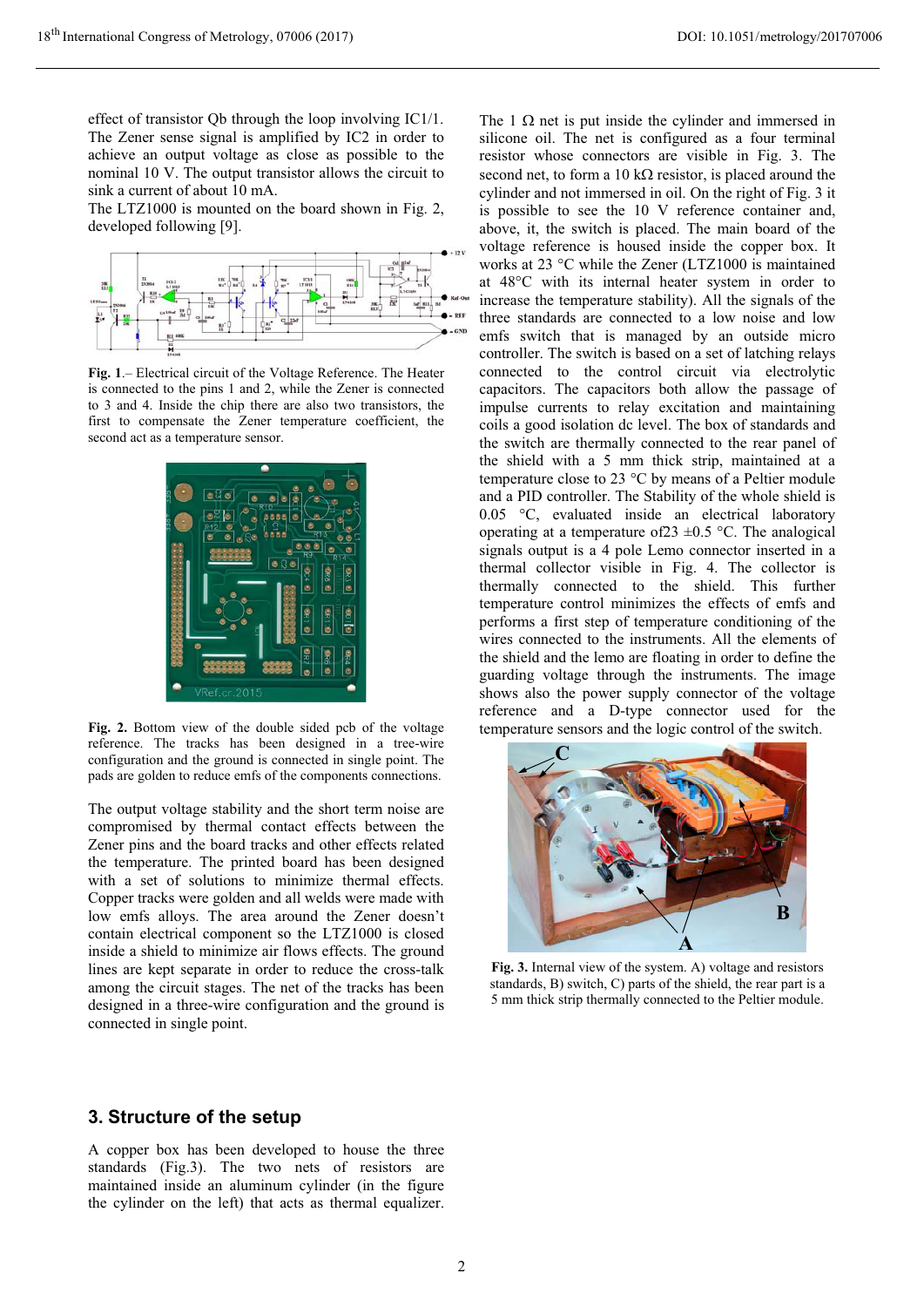

**Fig. 4**. I/O connectors of the setup. The analogical signals of the standard are available through a lemo 4 pole (D) whose shield is connected to the guard and temperature controlled (E). The power supply and the logical signals are insulated from the shield (F). The external shield (G) of the standards is built with two copper sheets bent and screwed to the back thicker strip.

The copper box is, in turn, inserted in an aluminum case connected to the ground potential. On its front panel, a unique connector, allows to connect the selected Standard to the instrument under calibration.

### **3.1. The temperature control**

The temperature controller of the complete system is based on a hybrid proportional-integrative (PI) commercial circuit. This system, designed for laser stabilization, drive, through an H bridge output configuration, a Thermoelectric Cooler Peltier (TEC) using a 10  $k\Omega$  NTC thermistor as sensor. The PI temperature set point is defined by a voltage dc between 0 and 3.6 V provided by a DAC controlled with a microcontroller witch acts also as interface to the pc. The temperature of the complete system is measured with a platinum 100  $\Omega$  thermometer. A less accurate temperature is also possible with a digital electronic thermometer connected to the microcontroller. Both the thermometers are placed near the TEC copper collector.

### **3.2 The reference output**

By means of the switch it is possible to select and obtain at on the four output terminals, the two resistance values and the reference dc voltage value alternatively. The switch configuration has been designed in order to fit with the input terminals of MFCs and DMMs. Figs 6 and 7 show the behaviour respectively of the two Resistance and of the DC Voltage Standards at the output four terminals with the setup temperature controller set at 23.0 °C. The measurements shown in the graphs concern a few hours of measurements, typical period due to the process for the calibration of a multifunction instrument.



**Fig. 5**. Hybrid PID circuit of the temperature controller. The temperature sensor is a 10  $k\Omega$ , NTC while the output is connected to a Peltier module.

The temperature stability of a calibration laboratory is normally within  $\pm 1$  °C, in this condition the stability of the reference is enough to achieve the best specification reported on the datasheet of high end instrument.



**Fig. 6**. Stability of the resistance standards, 10 k $\Omega$  (upper)and  $1\Omega$  (lower). The measurements showed a stability, evaluated as relative standard deviations, respectively of  $7 \times 10^{-8}$  and  $5 \times 10^{-8}$ evaluated during three hours of measurement.



 **Fig. 7**. Stability of 10 V standard, with a relative standard deviation of  $6 \times 10^{-8}$  during about three hours of measurement.

To evaluate the temperature coefficient (TCR) of the three Standards the entire setup of Fig. 3 was placed inside a climatic chamber with the possibility to change the temperature between 21 and  $25^{\circ}$ C. Plot of Fig. 8 shows the behaviour of the 10 V and of the 10 k $\Omega$ . Their TCR are respectively  $1.0 \times 10^{-7}$ /°C and  $3.0 \times 10^{-8}$ /°C. This means that, when the setup temperature controller is active, granting an internal temperature stability of about 0.05 °C, the effect due to temperature instability on these standards can be considered negligible.